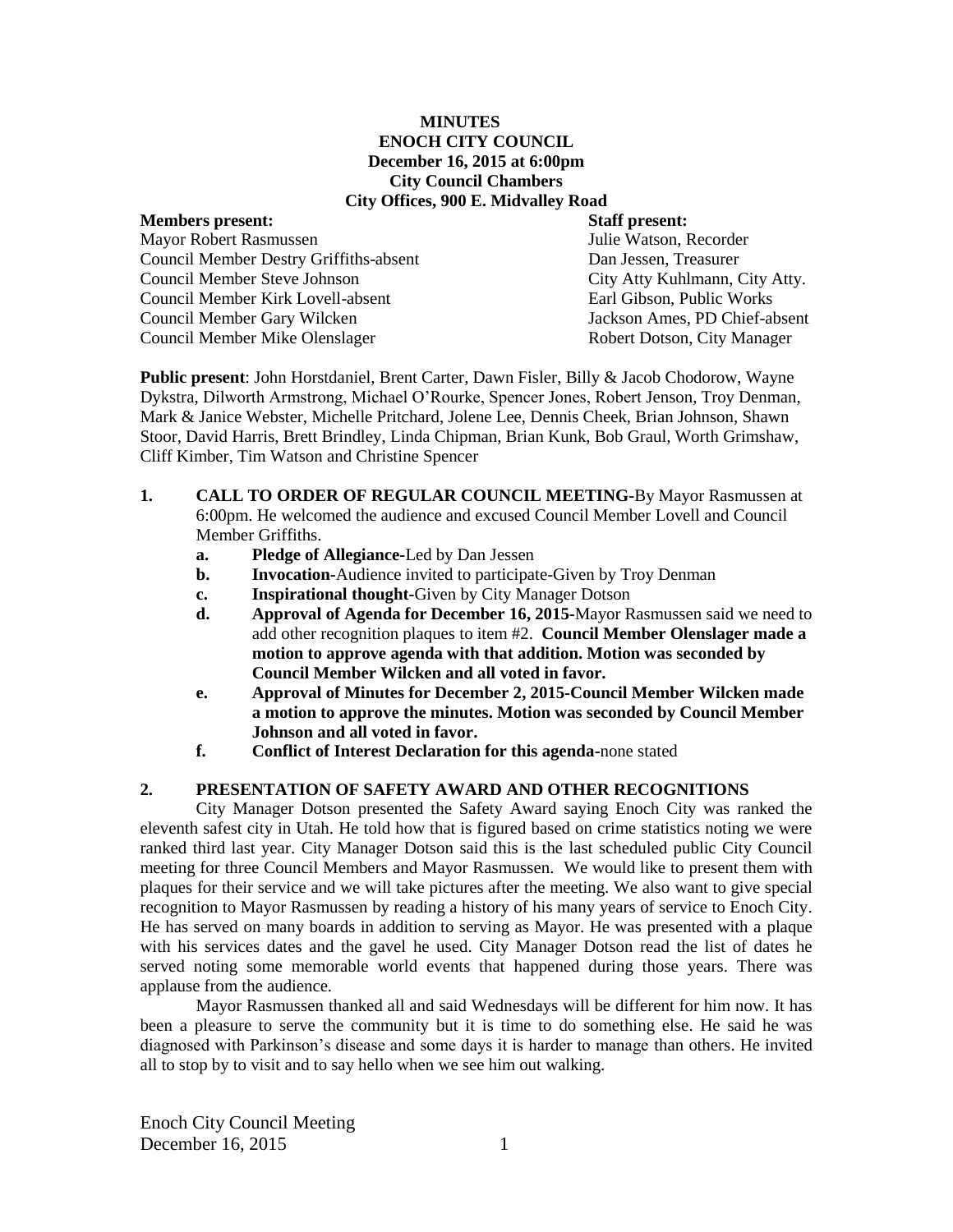## **3. REAPPOINT BOB TINGEY TO THE PLANNING COMMISSION**

Mayor Rasmussen presented the name of Bob Tingey to serve another term on the Planning Commission and asked for a motion. **Council Member Olenslager made a motion to approve Bob Tingey to serve another term on the Planning Commission. Motion was seconded by Council Member Johnson and all voted in favor.**

## **4. REAPPOINT DOUG GRIMSHAW TO THE WATER BOARD**

Mayor Rasmussen presented the name of Doug Grimshaw to serve another term on the Water Board and asked for a motion. **Council Member Johnson made a motion to reappoint Doug Grimshaw to serve another term on the Water Board. The motion was seconded by Council Member Wilcken and all voted in favor.**

# **5. PUBLIC HEARING REGARDING THE ANNEXATION OF 11.31 ACRES OF LAND OWNED BY DENNIS AND MISTY CHEEK**

Mayor Rasmussen asked for motion to open the public hearing regarding annexation of property owned by Dennis and Misty Cheek. **Motion to enter the public hearing was made by Council Member Wilcken. Motion was seconded by Council Member Johnson and all voted in favor.**

Mayor Rasmussen invited public comments. There were no comments.

**Council Member Johnson made a motion to end the public hearing. Motion was seconded by Council Member Wilcken and all voted in favor.**

**6. ORDINANCE NO. 2015-12-16 AN ORDINANCE APPROVING THE ANNEXATION OF 11.31 ACRES OF LAND OWNED BY DENNIS AND MISTY CHEEK LOCATED AT 3194 N. MINERSVILLE HWY.**

Mayor Rasmussen asked for a motion to approve the ordinance. **Council Member Olenslager made a motion to approve Ordinance No. 2015-12-16, an ordinance approving the annexation of 11.31 acres or land owned by Dennis and Misty Cheek located at 3194 N. Minersville Highway. The motion was seconded by Council Member Johnson and a roll call vote was held as follows:** 

| <b>Council Member Griffiths-absent</b> | <b>Council Member Olenslager-yes</b> |
|----------------------------------------|--------------------------------------|
| <b>Council Member Johnson-yes</b>      | <b>Council Member Wilcken-Yes</b>    |
| <b>Council Member Lovell-absent</b>    | <b>Motion passed</b>                 |

#### **7. PRESENTATION ON PROPOSED ABANDONMENT OF PORTIONS OF RAVINE ROAD-City Mgr. Dotson**

Mayor Rasmussen turned the time to City Manager Dotson for an informational presentation for the public on what is being proposed. City Manager Dotson said in a September 2<sup>nd</sup> City Council meeting we had a discussion where the City Council made a statement that Ravine Road is a road except for where there are buildings. There is a proper legal way to take portions of a road out of a road and that is through the abandonment process. He described the two maps saying one was from 1952 and a current Google map was over layed to produce the map shown. He noted road widths as shown on the map saying the road is 15 feet wide in some spots. Our engineer produced a new map with the surveying which shows the details of portions 1, 2 & 3 where buildings now exist that are to be abandoned from Ravine Road. He gave details of each section to be abandoned saying from the conversations it is the intent of the City Council to abandon those portions and the road remains. If the City Council so decides the road construction can make the road go through. He described other property where the road has gone through before and that are not in a subdivision. He said the City Council will discuss this after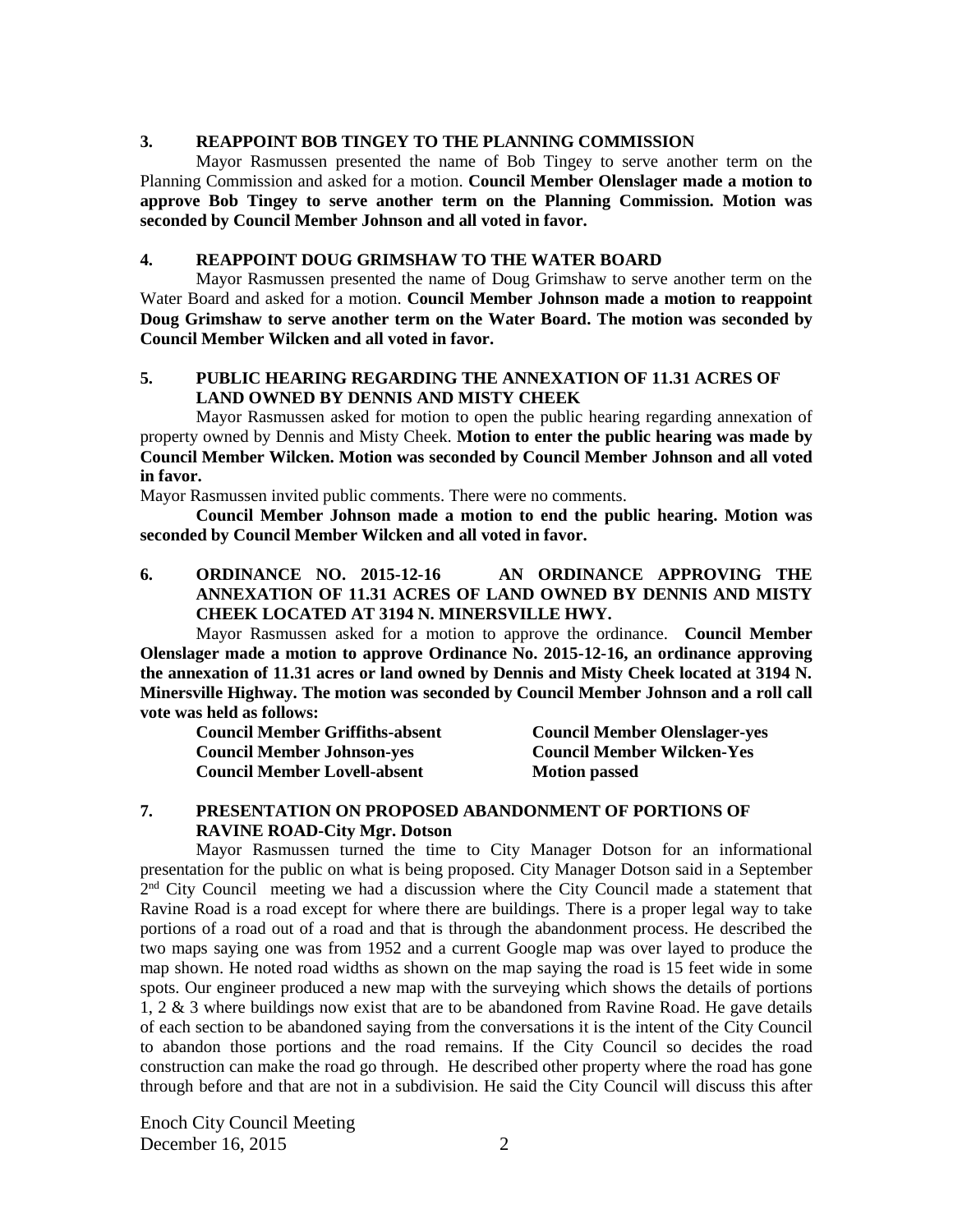hearing public comments. The information given is based on the intent stated from previous Council discussions.

## **8. PUBLIC HEARING REGARDING PROPOSED ABANDONMENT OF PORTIONS OF RAVINE ROAD**

Mayor Rasmussen asked for motion to enter the public hearing. **Council Member Olenslager made motion to enter the public hearing regarding abandonment of portions of Ravine Road. Motion was seconded by Council Member Wilcken and all voted in favor.**

Mayor Rasmussen invited comments saying please keep them to three (3) minutes and state your name for the record.

Wayne Dykstra of 1900 E. Ravine Road said he bought property in 1993 and built there in 1997. He used Ravine Road many times to go north in those years and could always go through that way. That road has been used for nearly a century and a road is a road and should stay a road. He was disappointed when the road was closed saying he has to go all the way around now to get to church. This abandonment should be contingent on at least graveling the road so they can travel on the road and with the intent that it go all the way to Highway 91. Also the City should not allow any more homes to be built there over the utility lines. Mistakes were made by the City and the Planning Commission and he will not name any names. He just wants the road open and useable for public safety for the PD and the fire department. It should be open so City crews can use it. It has been in the phone book map that the road went through and in recent years it was closed to through traffic. Many want to use the road.

John Horstdaniel of 5459 N. Enoch Road said Ravine Road dead ends right into his house. He bought his property in 1987 and traveled up Ravine Road for many years on four wheelers adding you could go a couple hundred yards and then the rest was unmaintained blacktop he assumes was from the old road.He has no problems whether parts get abandoned and opened up but his concern is that if opened and it is a road he will be at more of a flood risk than he is now. He said since the City tore out the pond and continued to fill in the ravine making it smaller, the storm water coming down increases in its speed. This year when we had a flood, there seemed to be a pipe in the southeast corner of the old pond that continued to run after the rain ceased and it flooded him and his neighbor. The problem with the ravine is if you widen that road that means the width of the ravine will be more closed off and it will flood his property worse than it does now. He reiterated he does not care about abandoning portions of the road but the City needs to address the flooding problem.

Mark Webster said he will be filling the ravine and building a lovely home so wherever the water goes the City better be ready for it. They own an acre and a road would be nice but he intends to fill it in. He said the City dumps there already and he intends to fill in the ravine regardless.

Worth Grimshaw said Ravine Road has been a road for many years. At one time it was the main thoroughfare from Enoch to points north. The City determined it is a road and it is a road all the way through. It has been shut off by people for their own purposes. A sewer and water line run down what was the road and that has been ignored. The City receives B &C road funds for maintenance of this road and has continually. No one has been able to go through the gate and fence in place there now. As stated, future subdivisions to the west shown on the left side of the map will have some people who wish to go to the church as will those who own above the subdivision. If they want to go to the church now they go to Enoch Road and around to get to the church. He has no problem with abandonment of sections if the road is opened so it is usable. If the road is not opened then he is opposed to it. He is hoping the City Council will do as they said and it will be a road all the way through. It was only recently closed and should not have been. Someone ignored that and it should not be a factor. The road should be opened with the road being put back where it belongs even if it can zig-zags around that one house.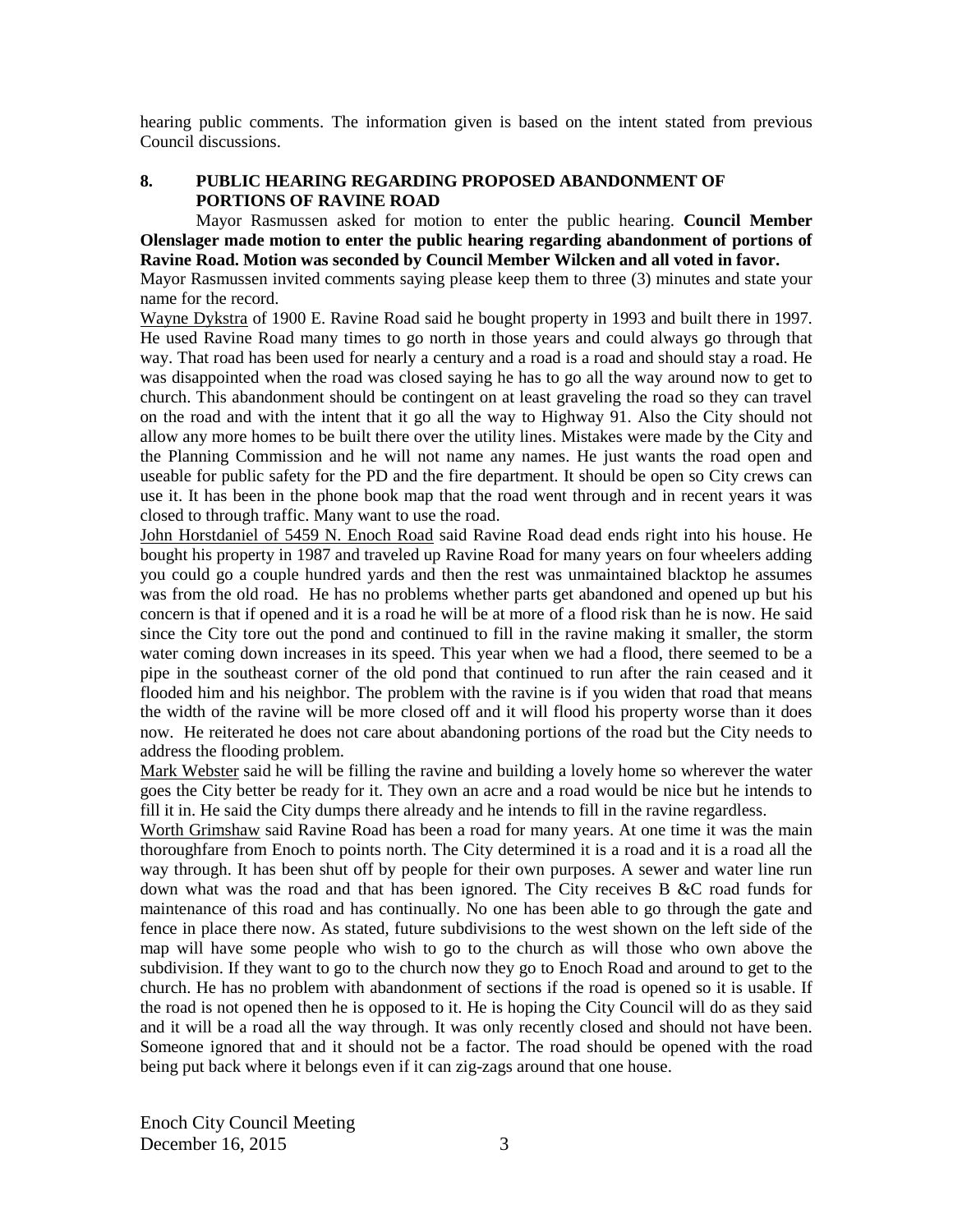Brian Johnson passed out a document saying this is a petition that was signed by 35 people. 60% said they don't want the road to be opened and don't want it to go through because that will increase traffic and cause safety issues. He stated he has issues with the hypocrisy of some who had no issues when the Stake Center was built where it was built on a section of Ravine Road and now they have problems that they can't drive straight through. No one said a word when the church was built there and there were no objections until now. He noted Council Member Wilcken was on the City Council at that time and may remember no one said anything about the church stopping the road from going through. He wants to see it the way it is now and 60% are ok with abandonment but not opening the road to through traffic.

Dawn Fisler said she now owns the property her parents owned since 1983. The road coming off the property was from Heather Hue and they fought for that road being done. Ravine Road now is going to be the access point and she is opposed to having the road go through. This has come up before. The safety issues will not be better with it opened and almost all access to that area comes off of Heather Hue and other roads and that is fine. The abandonment is fine but not the road going through.

Brett Brindley said he owns property west of the abandonment areas and they have been under the assumption that the road would go through to Heather Hue giving access to their property. If you look at it, this makes sense to have a road to the Stake Center for all in the City. He said he thinks it is more unsafe to send people around. The road should be opened and they always thought it would be.

Cliff Kimber said he is building across the street from where the road might come through. They did not want a pass through road when they decided to build there because they wanted to avoid a high traffic area. This will now be an intersection to his driveway and he does not want to see that. As a parent, it will be dangerous for children and people will go too fast. It will be a deal breaker for him. To make a change like this for a few families to be able to drive through is silly. They always had to drive around and that was not a problem for anyone until now. It seems silly to gravel the road and spend that money and now it has been stated there will be more water flow problems too.

Scott Jensen said he lives on Ravine Road on the corner of the second cul-de-sac. He is not a huge fan of the road going through due to the traffic issue. Now there is more building and traffic has doubled in front of his house. There are lots of kids and no street lights. The long straight road encourages speeding and people don't pay attention to kids playing all over the place. He is not in favor of the road going through. Going around is fine for most all people and the Council should weigh the general safety of the public.

Brian Kunk said he lives off of Ravine Road on South Point Circle and does not want the road to go through for safety concerns and the waste of City money to make the road go through. As a taxpayer he objects to that waste of money.

Spencer Jones said he represents Velocity Builders and owns a lot of property in this area. For obvious reasons he wants to state he is opposed to the road going through and wants that clear. They tried following every process to achieve what is there now and for the future. The majority of remarks are not in support of the road going through. To be able to get to the church is not a good argument. All of a sudden that is being used against them to get access to a church building that was not even there until a few years ago. That is an ethical problem that some have tried to create and are now using against him and his business interests.

Robert Jenson said he is the attorney representing the Ridge Subdivision and the developer. The issue is not the abandonment of three parcels and they are all ok with that. The abandonment should be conditional on behalf of the developer. In September a decision was made that this road goes under three existing structures. It was believed to be abandoned already and as they look at that action and the nature of Ravine Road we should consider the history of the last ten years. Those three areas have been granted approvals by the City and permitted for construction with the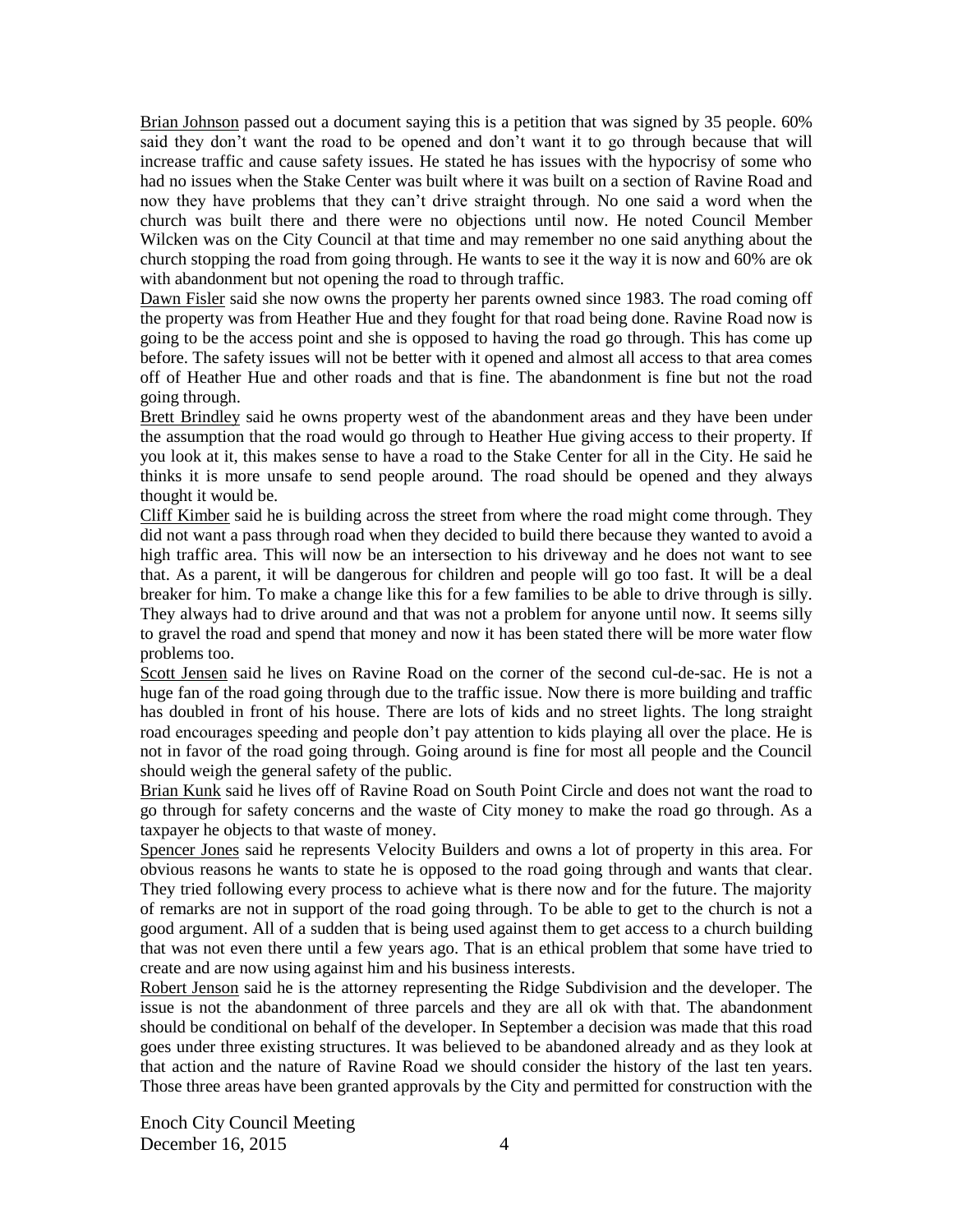belief or understanding that Ravine Road had been abandoned. Based on that belief the Stake Center was permitted and a home was permitted and constructed on the road. The action today to abandon three parcels is justified and that establishes the intent. There is no debate this was a road. The only question is now there are three structures. In the past the City said the road is abandoned in their statements. The issue should be how do we get together to solve problems and find solutions rather than constructing an alternate road. The City has said it has not been used for ten years. It is not right to ignore this but we should find a way to resolve this and get the parties together.

#### *Mayor Rasmussen allowed some who had already commented to make another statement.*

Wayne Dykstra said when Lloyd Scott's house caught fire Enoch Road was blocked off and they had to go through other people's property and risk their lives to get around and back onto Enoch Road to get out during the fire emergency. It will happen again and they need access out the other way on Ravine Road. Right now if Enoch Road is blocked there is no other way out. He said the City Council never ever did walk that property to see where those houses were going in when they were being built. They just accepted the Planning Commission recommendation.

Worth Grimshaw said the real thing here is Ravine Road should have never been abandoned. There were water and sewer lines in that road for many years before it was blocked off. He described the gate and where it is closed. It turns out that gate was not even on the developer's property but they locked people out. Letters from the City with demands to open the road were ignored. It was not done and utility lines are in the road. As Mr. Jenson argued a year ago regarding N. Enoch Road, once opened for ten years you can't just abandon it. It is a road all the way through. There will be 100 homes where they can utilize that road if it is made available. The main safety factor is for fire protection and it needs to be open to through traffic. The flooding now taking place there should not be happening. The water should go north and it has been diverted so it does not go where it naturally used to go. Open road to take care of people who will need it and those who need it now. No one ever abandoned the road. It was over-layed by the developer who was head of the Planning Commission and had a conflict of interest. The Planning Commission did not walk it when applications were made and the City Council accepted their recommendations. Others were not notified things were going to happen to affect their property and that is not proper.

John Horstdaniel added he has been on the Planning Commission for 9 + years and they have reviewed applications and held public hearings as required prior and during construction. There was never anyone or any mention to the Planning Commission about the road going through in their meetings when they made recommendations to the City Council. They never heard a complaint by any citizen coming to the Planning Commission regarding this road.

Dawn Fisler gave more history about the ownership of the ten acres of land her family owns and purchased in 1983. They were told the road would not be a continuation of Ravine Road but that Heather Hue would be the access road. In 1983 in 1994 it came up again and it was overturned and her parents were there to discuss it. She said she still objects to opening the road but the abandonment is fine.

Robert Jenson said to address the safety issue and because the City Council makes policy decisions, they can take the "Brigham Young grid system" or choose more current design ideas and trends to make more beautiful winding roads and cul-de-sacs. They already made that policy decision that all roads do not have to connect. It is not a safety issue to make people and fire and PD drive around as long as they know where the roads are located or not. The safety issue is not an issue at all. He is sorry someone has to go around three blocks to get to church. There are dead end roads on the end of Ravine Road and people know that because there are signs there.

Mayor Rasmussen asked for motion to end the public hearing. **Council Member Olenslager made a motion to end the public hearing. Motion was seconded by Council Member Johnson and all voted in favor.**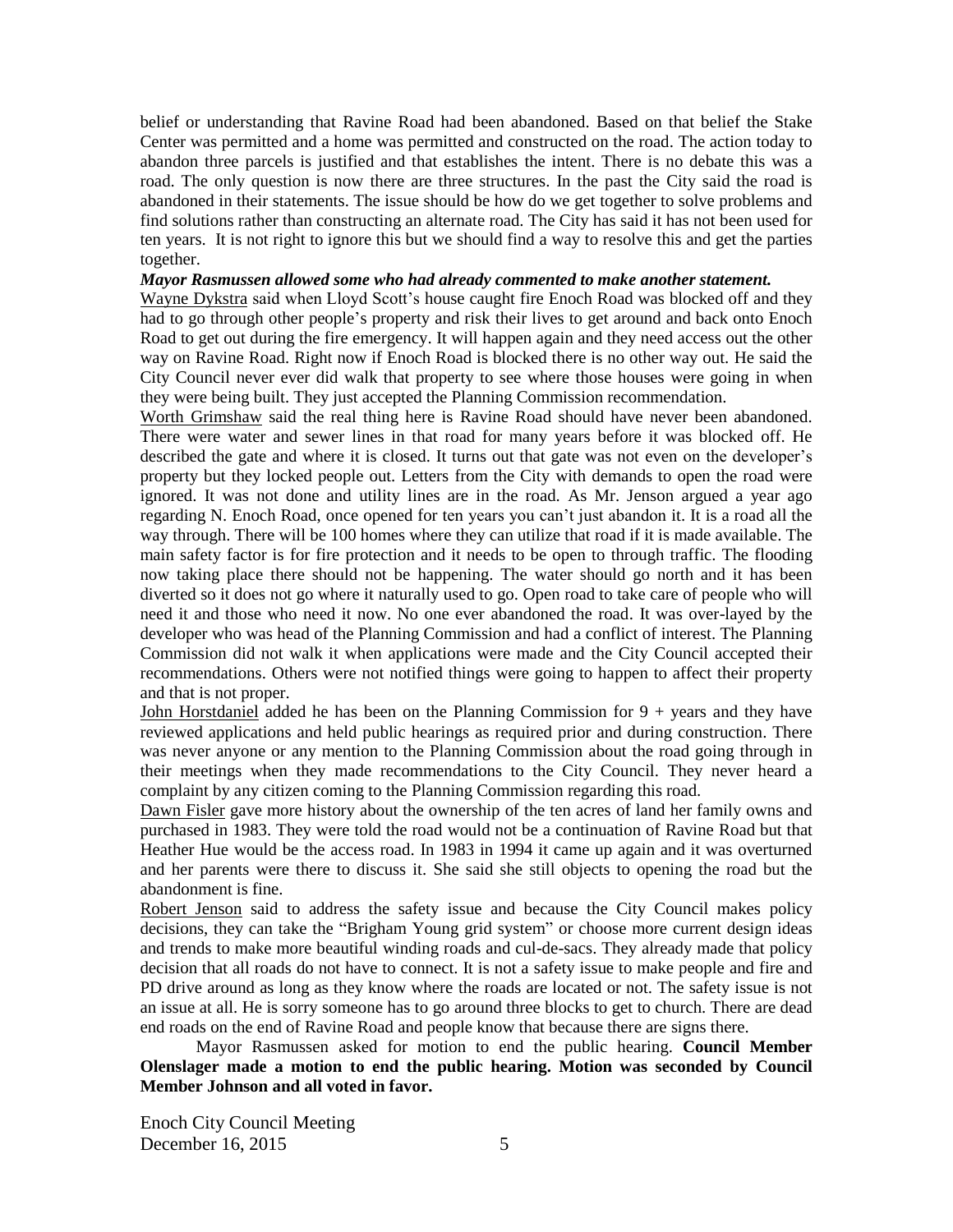#### **9. DISCUSS PROPOSED ABANDONMENT OF PORTIONS OF RAVINE ROAD**

Mayor Rasmussen said this discussion time is for the City Council. Council Member Johnson said that we have concerns of flooding now as expressed by John Horstdaniel and apparently that will be issue for him if the ravine is filled in. Also now Mark Webster said he intends to fill in the ravine to build so where will the water go then? We have been told it is hypocrisy to open the road for people to go to Church but not hypocrisy to go to the park. Someone had a problem about getting to the church so if there are not complaints on both sides it is not hypocrisy. It was stated opening Ravine Road will cause high traffic and that is a misnomer in this case. It will not be heavy except for before and after church meetings. He understands why people who live there would not want that believing it is a safety issue. Council Member Johnson said we should think of the whole community. This should decrease danger for those on Heather Hue Road. This is not about safety for the whole community and opening the road decreases danger. The utilities in the roadway itself are a concern. If we abandon the portions of the road then how does that affect the City's access? He does not know that. He started a brief discussion of access to utility lines on private property and some past issues with that on other properties in other parts of town. It is important for the City to maintain and have easements to work on the utility lines. Mr. Jenson was talking about abandonment and it is right to abandon some portions of the road in an effort to make this better for everyone. The law goes for justice and not for mercy but this is to reconcile mistakes made and so no one's property is bothered inasmuch as that is possible. The fact is we have a street existing underneath three structures. A point was made that in 1983 the Planning Commission told a property owner that Ravine Road would not be an access road. The Planning Commission has no binding legal authority and it is the City Council who decides. If they guaranteed something they should not have and it is not binding.

Council Member Olenslager said the wonderful thing about government is that it is dynamic and things change and you make adjustments**.** Older cities have this happen all the time. Things change and that is the purpose of working together to affect change in the best interest of all. We can't make everyone happy. Any issues that may or may not exist with utility easements will be worked out. Council Member Wilcken said our attorney suggested we resolve this by abandoning these three parcels of property. Opening the road may be a part of that. Things that are beneficial to some can be problematic to others as has been stated in public meetings in the past months. We are trying to fix problems that were created by innocent decisions and there is room for compromise that benefits the most people and makes it better. We can take pot shots or say we give and take to get a solution.

Mayor Rasmussen asked what the next step would be. City Manager Dotson said this needs to be on an agenda to take an action. The new City Council and Mayor will be taking office at the next meeting and will decide the issue. The discussion could be to take action on abandonment and any other actions needed. There may be more proposals at the next meeting. Council Member Wilcken suggested to City Manager Dotson that he put a proposal together and send it to all involved. There was a brief discussion of the proposal that was already made and City Manager Dotson read it aloud saying this was presented to him and Mayor Rasmussen by an individual. Tonight this is just for discussion. Our new Mayor and new City Council will be the ones to say when this comes back on the agenda. No action was taken.

## **10. PUBLIC HEARING REGARDING THE 2015-2016 REVISED BUDGET**

Mayor Rasmussen asked for motion to open the public hearing. **Council Member Johnson made a motion to open the public hearing for the 2015-2016 budget. The motion was seconded by Council Member Olenslager and all voted in favor.**

Mayor Rasmussen invited public comments. There were no comments.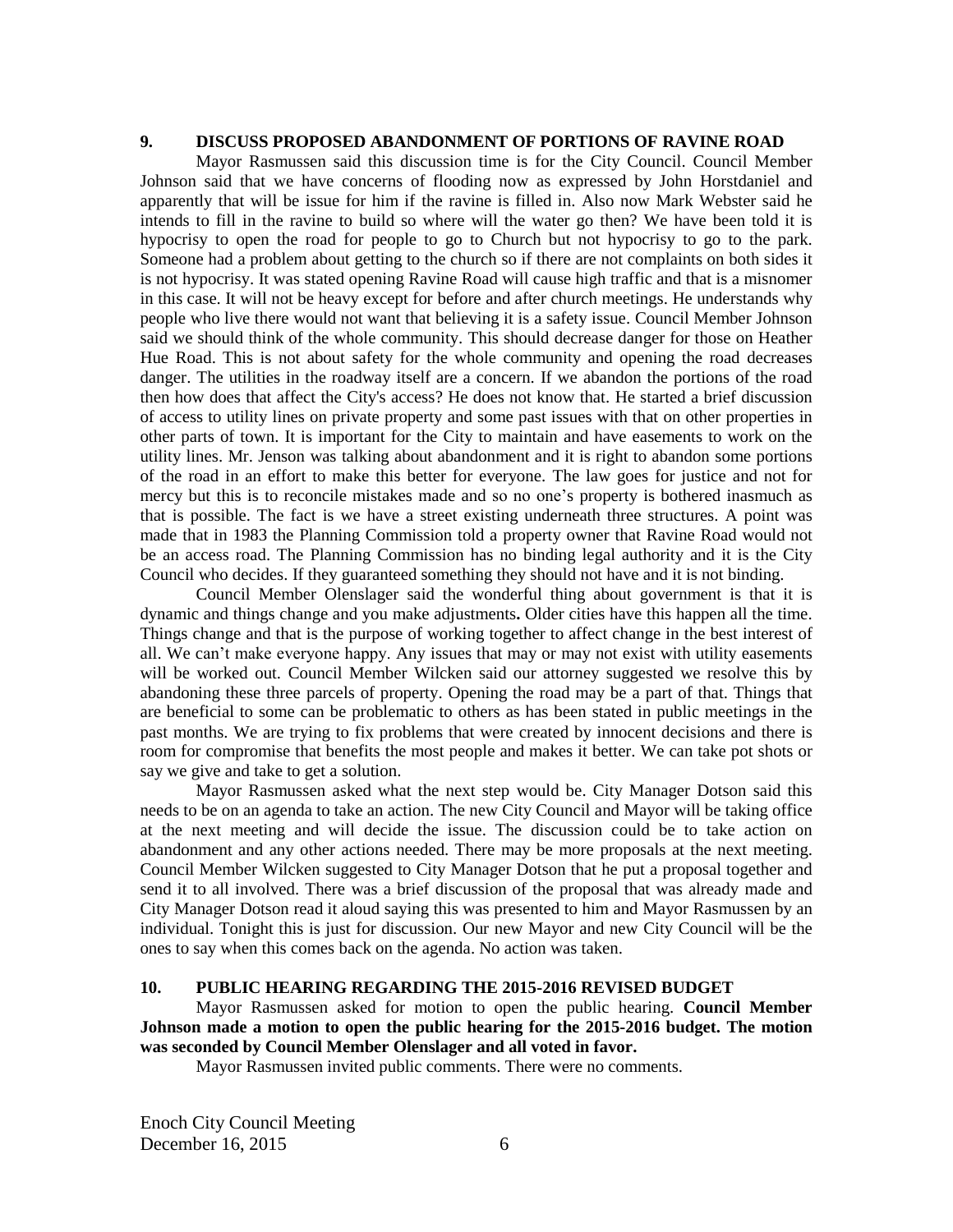**Council Member Olenslager made a motion to end the public hearing. The motion was seconded by Council Member Johnson and all voted in favor.**

#### **11. RESOLUTION NO. 2016-12-16 A RESOLUTION ADOPTING THE REVISED 2015-2016 BUDGET**

Council Member Wilcken said he wanted to clarify that we made an adjustment of \$3,000 for gravel to work on Ravine Road and that change was discussed and was available in the budget for public review. That is to be used if the City Council decides to take action there. Council Member Wilcken said we have a threat of legal action from both parties. We need to show in our budgeting that we intend to keep Ravine Road open and maintained. **Council Member Olenslager made a motion to adopt Resolution No. 2016-12-16, a resolution adopting the revised 2015-2016 budget. The motion was seconded by Council Member Johnson and a roll call vote was held as follows:**

**Council Member Griffiths-absent Council Member Olenslager-yes Council Member Johnson-yes Council Member Wilcken-Yes Council Member Lovell-absent Motion passed Motion passed** 

#### **12. DISCUSS DENMAN REQUEST REGARDING WATERLINE BREAK DAMAGE**

Mayor Rasmussen said we were hoping for additional information regarding the cost of damages. Troy Denman said the Bascoms do not have all the bids in to restore their property. City Manager Dotson said it is important to give the City Council the basic information they requested. He has put together a presentation titled "Water Break". He talked about the Blue Stakes history and their records explaining the process to notify the City. There was considerable discussion of the way Mr. Denman went about the work of digging to improve his backyard and his consultations with City Staff. Much digging was done by hand with the water line not being found until it was hit by the backhoe. Earl Gibson gave a history of the marking work the City did. Pictures from Google Earth and other sources were shown to clarify.

City Manager Dotson said from the insurance company perspective, the owner of the property was Blue Staked and they hit the line. The City's insurance company denied the claim as did the private insurance held by the individuals involved. He explained how our process works to report things to the insurance company at the onset of a problem being reported. The insurance companies for the individuals worked together and denied the claims. Council Member Olenslager said he had a similar issue when he built his house and he asked the City to move the line and they did that. This happens on old installations. The City approved the subdivision but did not the move water line or easements however the highway easement moved. Mayor Rasmussen said after we know about the Bascom's claim the new Mayor could choose to have this back on the agenda. The information of what happened has been explained to the Council. City Manager Dotson said the insurance company has stated we have no liability. Mr. Denman was advised to keep in touch with City Manager Dotson regarding any bids coming in or when this might come back on a Council agenda.

#### **13. PUBLIC COMMENTS-**

Bob Graul thanked Mayor Rasmussen for his years of service.

## **14. CORRESPONDENCE-**none

#### **15. COUNCIL/STAFF REPORTS**

Earl Gibson reported we got a nice snow storm and the roads were cleared pretty well. City Manager Dotson updated the Council on the Water Board meeting where the rate structure and conservation were discussed. He explained that on January  $7<sup>th</sup>$  the Division of Water Rights